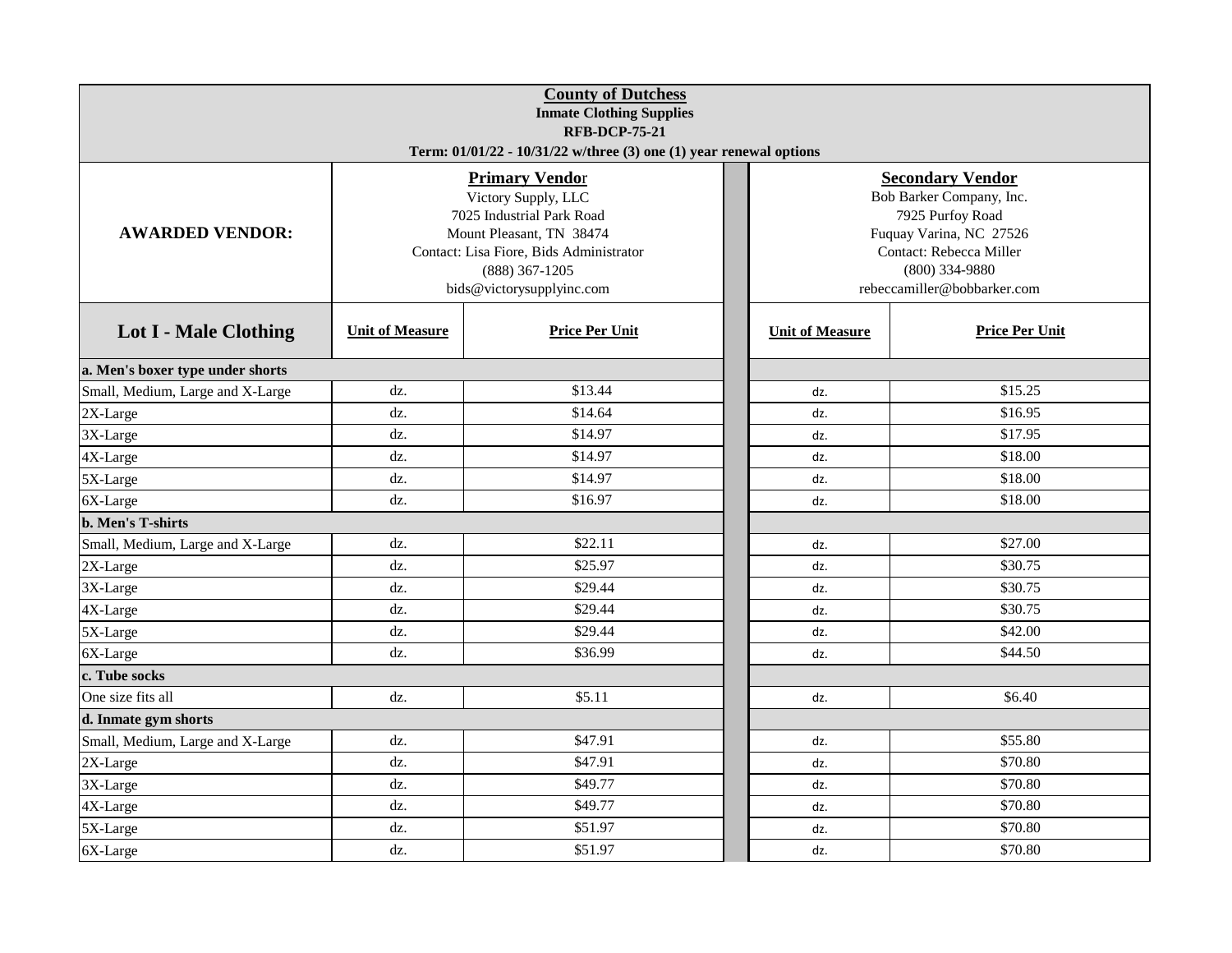| <b>County of Dutchess</b><br><b>Inmate Clothing Supplies</b><br><b>RFB-DCP-75-21</b><br>Term: 01/01/22 - 10/31/22 w/three (3) one (1) year renewal options |                                      |                                    |  |                  |                    |  |  |  |  |
|------------------------------------------------------------------------------------------------------------------------------------------------------------|--------------------------------------|------------------------------------|--|------------------|--------------------|--|--|--|--|
| e. Jump Suits                                                                                                                                              |                                      |                                    |  |                  |                    |  |  |  |  |
| Small, Medium, Large and X-Large                                                                                                                           | dz.                                  | \$185.40                           |  | dz.              | \$165.00           |  |  |  |  |
| 2X-Large                                                                                                                                                   | dz.                                  | \$185.40                           |  | dz.              | \$165.00           |  |  |  |  |
| 3X-Large                                                                                                                                                   | dz.                                  | \$195.20                           |  | dz.              | \$165.00           |  |  |  |  |
| 4X-Large                                                                                                                                                   | dz.                                  | \$200.20                           |  | dz.              | \$165.00           |  |  |  |  |
| 5X-Large                                                                                                                                                   | dz.                                  | \$204.20                           |  | dz.              | \$165.00           |  |  |  |  |
| 6X-Large                                                                                                                                                   | dz.                                  | \$204.20                           |  | dz.              | \$165.00           |  |  |  |  |
| f. Sweatshirts                                                                                                                                             |                                      |                                    |  |                  |                    |  |  |  |  |
| Small, Medium, Large and X-Large                                                                                                                           | dz.                                  | \$80.96                            |  | dz.              | \$84.00            |  |  |  |  |
| 2X-Large                                                                                                                                                   | dz.                                  | \$97.44                            |  | dz.              | \$96.00            |  |  |  |  |
| 3X-Large                                                                                                                                                   | dz.                                  | \$101.44                           |  | dz.              | \$96.00            |  |  |  |  |
| 4X-Large                                                                                                                                                   | dz.                                  | \$108.20                           |  | dz.              | \$96.00            |  |  |  |  |
| 5X-Large                                                                                                                                                   | dz.                                  | \$108.20                           |  | dz.              | no bid             |  |  |  |  |
| 6X-Large                                                                                                                                                   | dz.                                  | \$108.20                           |  | dz.              | no bid             |  |  |  |  |
| g. Trousers - Striped                                                                                                                                      |                                      |                                    |  |                  |                    |  |  |  |  |
| Small, Medium, Large and X-Large                                                                                                                           | dz.                                  | \$80.04                            |  | dz.              | \$81.00            |  |  |  |  |
| 2X-Large                                                                                                                                                   | dz.                                  | \$80.04                            |  | dz.              | \$81.00            |  |  |  |  |
| 3X-Large                                                                                                                                                   | dz.                                  | \$84.04                            |  | dz.              | \$86.64            |  |  |  |  |
| 4X-Large                                                                                                                                                   | dz.                                  | \$85.97                            |  | dz.              | \$86.64            |  |  |  |  |
| 5X-Large                                                                                                                                                   | dz.                                  | \$88.97                            |  | dz.              | \$86.64            |  |  |  |  |
| 6X-Large                                                                                                                                                   | dz.                                  | \$88.97                            |  | dz.              | \$86.64            |  |  |  |  |
| h. Trousers - Solid Color                                                                                                                                  |                                      |                                    |  |                  |                    |  |  |  |  |
| Small, Medium, Large and X-Large                                                                                                                           | dz.                                  | \$80.04                            |  | dz.              | \$87.00            |  |  |  |  |
| 2X-Large                                                                                                                                                   | dz.                                  | \$80.04                            |  | dz.              | \$90.00            |  |  |  |  |
| 3X-Large                                                                                                                                                   | dz.                                  | \$84.04                            |  | dz.              | \$96.00            |  |  |  |  |
| 4X-Large                                                                                                                                                   | dz.                                  | \$85.97                            |  | dz.              | \$96.00            |  |  |  |  |
| 5X-Large                                                                                                                                                   | dz.                                  | \$88.97                            |  | dz.              | \$96.00            |  |  |  |  |
| 6X-Large                                                                                                                                                   | dz.                                  | \$88.97                            |  | dz.              | \$96.00            |  |  |  |  |
|                                                                                                                                                            | Lot I Delivery Time ARO (# of days): | 7-14 days / screened items 21 days |  | ARO (# of days): | 7-21 business days |  |  |  |  |
| Lot I % Discount for items offered by bidder not listed<br>above:                                                                                          |                                      | 10.00%                             |  | Lot I % Discount | 10.00%             |  |  |  |  |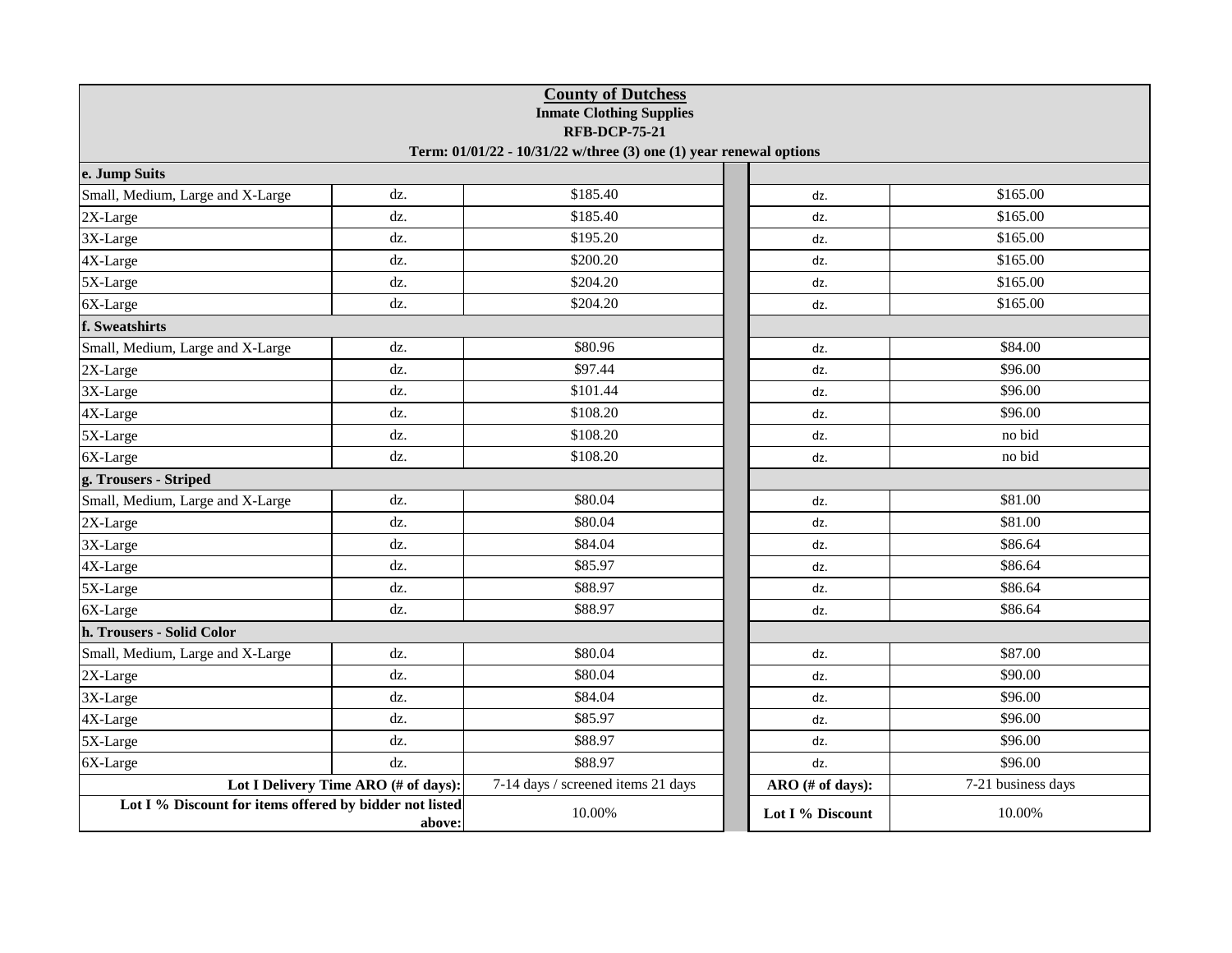| <b>County of Dutchess</b><br><b>Inmate Clothing Supplies</b>       |                            |                                                                                                                      |                            |       |                          |                                                                                                       |                            |                            |       |  |  |  |
|--------------------------------------------------------------------|----------------------------|----------------------------------------------------------------------------------------------------------------------|----------------------------|-------|--------------------------|-------------------------------------------------------------------------------------------------------|----------------------------|----------------------------|-------|--|--|--|
| <b>RFB-DCP-75-21</b>                                               |                            |                                                                                                                      |                            |       |                          |                                                                                                       |                            |                            |       |  |  |  |
| Term: 01/01/22 - 10/31/22 w/three (3) one (1) year renewal options |                            |                                                                                                                      |                            |       |                          |                                                                                                       |                            |                            |       |  |  |  |
| Lot I Percent (%) increase over previous year:                     | Year 1<br><b>Extension</b> | Year 2<br><b>Extension</b>                                                                                           | Year 3<br><b>Extension</b> |       | $(\frac{6}{6})$ increase | Year 1<br><b>Extension</b>                                                                            | Year 2<br><b>Extension</b> | Year 3<br><b>Extension</b> |       |  |  |  |
|                                                                    |                            | 0.00%                                                                                                                | 2.00%                      | 2.00% |                          |                                                                                                       | 3.00%                      | 3.00%                      | 3.00% |  |  |  |
|                                                                    |                            |                                                                                                                      |                            |       |                          |                                                                                                       |                            |                            |       |  |  |  |
|                                                                    |                            | <b>Primary Vendor</b><br>Victory Supply, LLC<br>7025 Industrial Park Road                                            |                            |       |                          | <b>Secondary Vendor</b><br>Bob Barker Company, Inc.<br>7925 Purfoy Road                               |                            |                            |       |  |  |  |
| <b>AWARDED VENDOR:</b>                                             |                            | Mount Pleasant, TN 38474<br>Contact: Lisa Fiore, Bids Administrator<br>$(888)$ 367-1205<br>bids@victorysupplyinc.com |                            |       |                          | Fuquay Varina, NC 27526<br>Contact: Rebecca Miller<br>$(800)$ 334-9880<br>rebeccamiller@bobbarker.com |                            |                            |       |  |  |  |
| <b>Lot II - Female Clothing</b>                                    | <b>Unit of Measure</b>     | <b>Price Per Unit</b>                                                                                                |                            |       |                          | <b>Price Per Unit</b><br><b>Unit of Measure</b>                                                       |                            |                            |       |  |  |  |
| a. Women's panties                                                 |                            |                                                                                                                      |                            |       |                          |                                                                                                       |                            |                            |       |  |  |  |
| $5 - 8$                                                            | dz.                        |                                                                                                                      | \$7.77                     |       |                          | dz.                                                                                                   |                            | \$8.55                     |       |  |  |  |
| $9 - 13$                                                           | dz.                        |                                                                                                                      | \$8.11                     |       |                          | dz.                                                                                                   |                            | \$10.50                    |       |  |  |  |
| $14 - 18$                                                          | dz.                        |                                                                                                                      | \$9.54                     |       |                          | dz.                                                                                                   | \$12.00                    |                            |       |  |  |  |
| b. Women's sports bras                                             |                            |                                                                                                                      |                            |       |                          |                                                                                                       |                            |                            |       |  |  |  |
| 32-38 A,B,C                                                        | dz.                        |                                                                                                                      | \$17.87                    |       |                          | \$19.00<br>dz.                                                                                        |                            |                            |       |  |  |  |
| 40-48 A,B,C                                                        | dz.                        |                                                                                                                      | \$18.44                    |       |                          | dz.                                                                                                   | \$20.50                    |                            |       |  |  |  |
| 34-48 D, DD, DDD                                                   | dz.                        |                                                                                                                      | \$18.44                    |       |                          | dz.                                                                                                   |                            | \$20.50                    |       |  |  |  |
| c. V-neck shirt                                                    |                            |                                                                                                                      |                            |       |                          |                                                                                                       |                            |                            |       |  |  |  |
| Small, Medium, Large and X-Large                                   | dz.                        |                                                                                                                      | \$73.08                    |       |                          | dz.                                                                                                   |                            | \$66.60                    |       |  |  |  |
| 2X-Large                                                           | dz.                        |                                                                                                                      | \$73.08                    |       |                          | dz.                                                                                                   |                            | \$66.60                    |       |  |  |  |
| 3X-Large                                                           | dz.                        |                                                                                                                      | \$77.08                    |       |                          | dz.                                                                                                   |                            | \$66.60                    |       |  |  |  |
| 4X-Large                                                           | dz.                        |                                                                                                                      | \$77.08                    |       |                          | dz.                                                                                                   |                            | \$66.60                    |       |  |  |  |
| d. Trousers - Striped                                              |                            |                                                                                                                      |                            |       |                          |                                                                                                       |                            |                            |       |  |  |  |
| Small, Medium, Large and X-Large                                   | dz.                        |                                                                                                                      | \$80.04                    |       |                          | dz.                                                                                                   |                            | \$81.00                    |       |  |  |  |
| 2X-Large                                                           | dz.                        |                                                                                                                      | \$80.04                    |       |                          | dz.                                                                                                   |                            | \$81.00                    |       |  |  |  |
| 3X-Large                                                           | dz.                        |                                                                                                                      | \$84.04                    |       |                          | dz.                                                                                                   |                            | \$86.64                    |       |  |  |  |
| 4X-Large                                                           | dz.                        |                                                                                                                      | \$85.97                    |       |                          | dz.                                                                                                   |                            | \$86.64                    |       |  |  |  |
| e. Trousers - Solid Color                                          |                            |                                                                                                                      |                            |       |                          |                                                                                                       |                            |                            |       |  |  |  |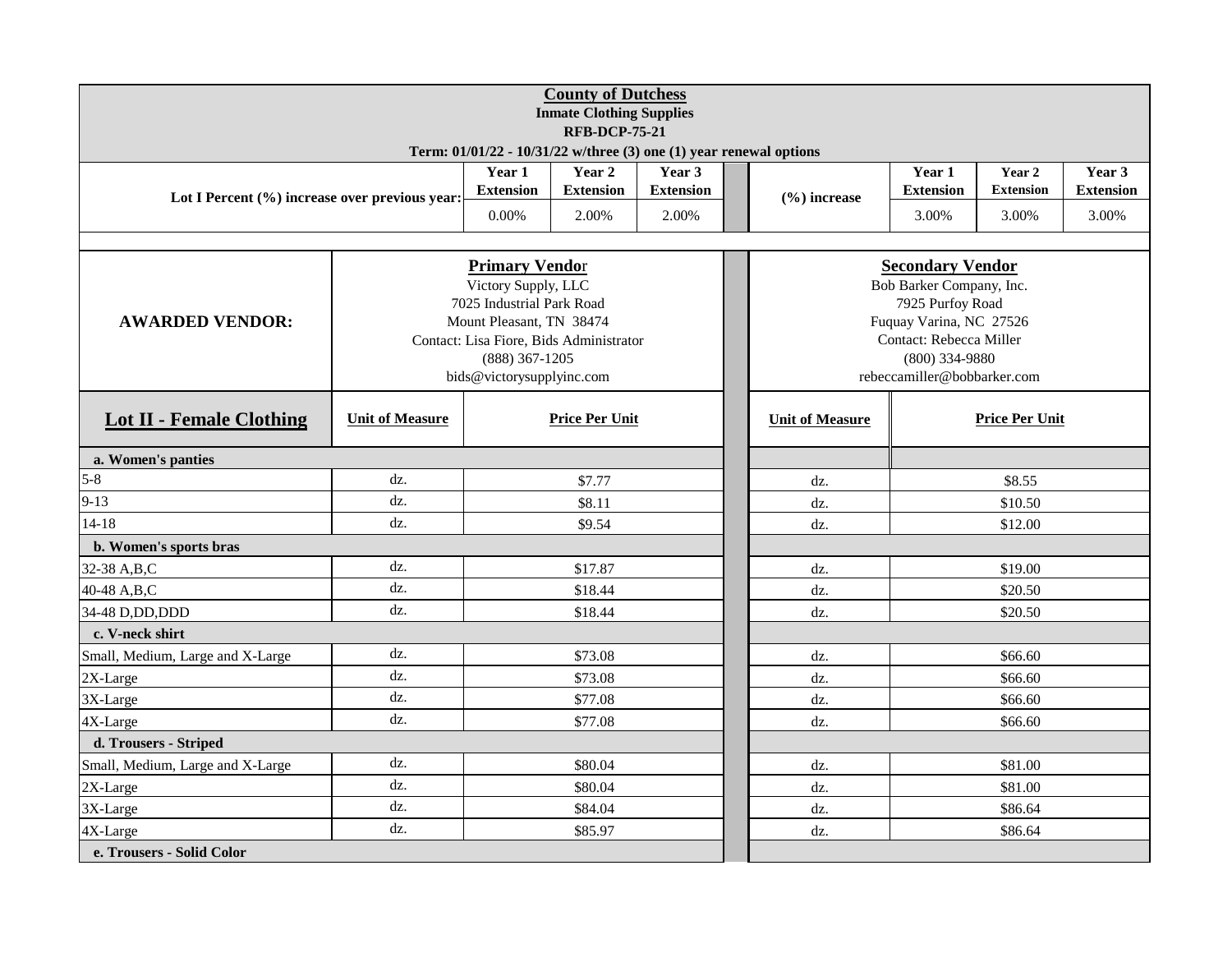| dz.<br>\$80.04<br>\$87.00<br>Small, Medium, Large and X-Large<br>dz.<br>dz.<br>\$80.04<br>\$90.00<br>2X-Large<br>dz.<br>dz.<br>3X-Large<br>\$84.04<br>\$96.00<br>dz.<br>dz.<br>\$85.97<br>\$96.00<br>4X-Large<br>dz.<br>7-14 days / screened items 21 days<br>7-21 business days<br>Lot II Delivery Time ARO (# of days):<br>ARO (# of days):<br>Lot II % Discount for items offered by bidder not listed<br>10.00%<br>10.00%<br>Lot II % Discount<br>above:<br>Year 3<br>Year 1<br>Year 1<br>Year 2<br>Year 2<br><b>Extension</b><br><b>Extension</b><br><b>Extension</b><br><b>Extension</b><br><b>Extension</b><br>$(\frac{6}{6})$ increase<br>Lot II Percent (%) increase over previous year:<br>$0.00\%$<br>2.00%<br>2.00%<br>3.00%<br>3.00%<br><b>Lot III - Markings</b><br>No Charge<br><b>No Charge</b><br><b>Primary Vendor</b><br><b>Secondary Vendor</b><br>Victory Supply, LLC<br>Holmdel Footwear, LLC<br>4 Timber Lane, Unit C2<br>7025 Industrial Park Road<br><b>AWARDED VENDOR:</b><br>Marlboro, NJ 07746<br>Mount Pleasant, TN 38474<br><b>Contact: Mark Zamkoff</b><br>Contact: Lisa Fiore, Bids Administrator<br>$(888)$ 367-1205<br>$(877)$ 901-3668<br>holmdelfootwear@optimum.net<br>bids@victorysupplyinc.com<br><b>Unit of Measure</b><br><b>Price Per Unit</b><br><b>Price Per Unit</b><br><b>Lot IV - Sneakers</b><br><b>Unit of Measure</b><br>\$44.88<br>\$50.88<br>a. Men's (5-15)<br>dz.<br>dz.<br>\$44.88<br>\$50.88<br>b. Women's $(4-11)$<br>dz.<br>dz.<br>Lot IV Delivery Time ARO (# of days):<br>$7-14$ days<br>14 days<br>ARO (# of days):<br>Lot IV % Discount for items offered by bidder not listed<br>5.00%<br>Lot IV % Discount<br>10.00%<br>above:<br>Year 3<br>Year 1<br>Year 2<br>Year 1<br>Year 2 | <b>County of Dutchess</b><br><b>Inmate Clothing Supplies</b><br><b>RFB-DCP-75-21</b><br>Term: 01/01/22 - 10/31/22 w/three (3) one (1) year renewal options |  |  |  |  |  |  |                            |  |                            |  |
|--------------------------------------------------------------------------------------------------------------------------------------------------------------------------------------------------------------------------------------------------------------------------------------------------------------------------------------------------------------------------------------------------------------------------------------------------------------------------------------------------------------------------------------------------------------------------------------------------------------------------------------------------------------------------------------------------------------------------------------------------------------------------------------------------------------------------------------------------------------------------------------------------------------------------------------------------------------------------------------------------------------------------------------------------------------------------------------------------------------------------------------------------------------------------------------------------------------------------------------------------------------------------------------------------------------------------------------------------------------------------------------------------------------------------------------------------------------------------------------------------------------------------------------------------------------------------------------------------------------------------------------------------------------------------------------------------------------------------------------------------|------------------------------------------------------------------------------------------------------------------------------------------------------------|--|--|--|--|--|--|----------------------------|--|----------------------------|--|
|                                                                                                                                                                                                                                                                                                                                                                                                                                                                                                                                                                                                                                                                                                                                                                                                                                                                                                                                                                                                                                                                                                                                                                                                                                                                                                                                                                                                                                                                                                                                                                                                                                                                                                                                                  |                                                                                                                                                            |  |  |  |  |  |  |                            |  |                            |  |
|                                                                                                                                                                                                                                                                                                                                                                                                                                                                                                                                                                                                                                                                                                                                                                                                                                                                                                                                                                                                                                                                                                                                                                                                                                                                                                                                                                                                                                                                                                                                                                                                                                                                                                                                                  |                                                                                                                                                            |  |  |  |  |  |  |                            |  |                            |  |
|                                                                                                                                                                                                                                                                                                                                                                                                                                                                                                                                                                                                                                                                                                                                                                                                                                                                                                                                                                                                                                                                                                                                                                                                                                                                                                                                                                                                                                                                                                                                                                                                                                                                                                                                                  |                                                                                                                                                            |  |  |  |  |  |  |                            |  |                            |  |
|                                                                                                                                                                                                                                                                                                                                                                                                                                                                                                                                                                                                                                                                                                                                                                                                                                                                                                                                                                                                                                                                                                                                                                                                                                                                                                                                                                                                                                                                                                                                                                                                                                                                                                                                                  |                                                                                                                                                            |  |  |  |  |  |  |                            |  |                            |  |
|                                                                                                                                                                                                                                                                                                                                                                                                                                                                                                                                                                                                                                                                                                                                                                                                                                                                                                                                                                                                                                                                                                                                                                                                                                                                                                                                                                                                                                                                                                                                                                                                                                                                                                                                                  |                                                                                                                                                            |  |  |  |  |  |  |                            |  |                            |  |
|                                                                                                                                                                                                                                                                                                                                                                                                                                                                                                                                                                                                                                                                                                                                                                                                                                                                                                                                                                                                                                                                                                                                                                                                                                                                                                                                                                                                                                                                                                                                                                                                                                                                                                                                                  |                                                                                                                                                            |  |  |  |  |  |  |                            |  |                            |  |
|                                                                                                                                                                                                                                                                                                                                                                                                                                                                                                                                                                                                                                                                                                                                                                                                                                                                                                                                                                                                                                                                                                                                                                                                                                                                                                                                                                                                                                                                                                                                                                                                                                                                                                                                                  |                                                                                                                                                            |  |  |  |  |  |  |                            |  | Year 3<br><b>Extension</b> |  |
|                                                                                                                                                                                                                                                                                                                                                                                                                                                                                                                                                                                                                                                                                                                                                                                                                                                                                                                                                                                                                                                                                                                                                                                                                                                                                                                                                                                                                                                                                                                                                                                                                                                                                                                                                  |                                                                                                                                                            |  |  |  |  |  |  |                            |  | 3.00%                      |  |
|                                                                                                                                                                                                                                                                                                                                                                                                                                                                                                                                                                                                                                                                                                                                                                                                                                                                                                                                                                                                                                                                                                                                                                                                                                                                                                                                                                                                                                                                                                                                                                                                                                                                                                                                                  |                                                                                                                                                            |  |  |  |  |  |  |                            |  |                            |  |
|                                                                                                                                                                                                                                                                                                                                                                                                                                                                                                                                                                                                                                                                                                                                                                                                                                                                                                                                                                                                                                                                                                                                                                                                                                                                                                                                                                                                                                                                                                                                                                                                                                                                                                                                                  |                                                                                                                                                            |  |  |  |  |  |  |                            |  |                            |  |
|                                                                                                                                                                                                                                                                                                                                                                                                                                                                                                                                                                                                                                                                                                                                                                                                                                                                                                                                                                                                                                                                                                                                                                                                                                                                                                                                                                                                                                                                                                                                                                                                                                                                                                                                                  |                                                                                                                                                            |  |  |  |  |  |  |                            |  |                            |  |
|                                                                                                                                                                                                                                                                                                                                                                                                                                                                                                                                                                                                                                                                                                                                                                                                                                                                                                                                                                                                                                                                                                                                                                                                                                                                                                                                                                                                                                                                                                                                                                                                                                                                                                                                                  |                                                                                                                                                            |  |  |  |  |  |  |                            |  |                            |  |
|                                                                                                                                                                                                                                                                                                                                                                                                                                                                                                                                                                                                                                                                                                                                                                                                                                                                                                                                                                                                                                                                                                                                                                                                                                                                                                                                                                                                                                                                                                                                                                                                                                                                                                                                                  |                                                                                                                                                            |  |  |  |  |  |  |                            |  |                            |  |
|                                                                                                                                                                                                                                                                                                                                                                                                                                                                                                                                                                                                                                                                                                                                                                                                                                                                                                                                                                                                                                                                                                                                                                                                                                                                                                                                                                                                                                                                                                                                                                                                                                                                                                                                                  |                                                                                                                                                            |  |  |  |  |  |  |                            |  |                            |  |
|                                                                                                                                                                                                                                                                                                                                                                                                                                                                                                                                                                                                                                                                                                                                                                                                                                                                                                                                                                                                                                                                                                                                                                                                                                                                                                                                                                                                                                                                                                                                                                                                                                                                                                                                                  |                                                                                                                                                            |  |  |  |  |  |  |                            |  |                            |  |
|                                                                                                                                                                                                                                                                                                                                                                                                                                                                                                                                                                                                                                                                                                                                                                                                                                                                                                                                                                                                                                                                                                                                                                                                                                                                                                                                                                                                                                                                                                                                                                                                                                                                                                                                                  |                                                                                                                                                            |  |  |  |  |  |  |                            |  |                            |  |
| <b>Extension</b><br><b>Extension</b><br><b>Extension</b><br><b>Extension</b><br><b>Extension</b><br>Lot IV Percent (%) increase over previous year:<br>$(\% )$ increase                                                                                                                                                                                                                                                                                                                                                                                                                                                                                                                                                                                                                                                                                                                                                                                                                                                                                                                                                                                                                                                                                                                                                                                                                                                                                                                                                                                                                                                                                                                                                                          |                                                                                                                                                            |  |  |  |  |  |  | Year 3<br><b>Extension</b> |  |                            |  |
| 5.00%<br>5.00%<br>5.00%<br>0.00%<br>2.00%                                                                                                                                                                                                                                                                                                                                                                                                                                                                                                                                                                                                                                                                                                                                                                                                                                                                                                                                                                                                                                                                                                                                                                                                                                                                                                                                                                                                                                                                                                                                                                                                                                                                                                        |                                                                                                                                                            |  |  |  |  |  |  |                            |  | 2.00%                      |  |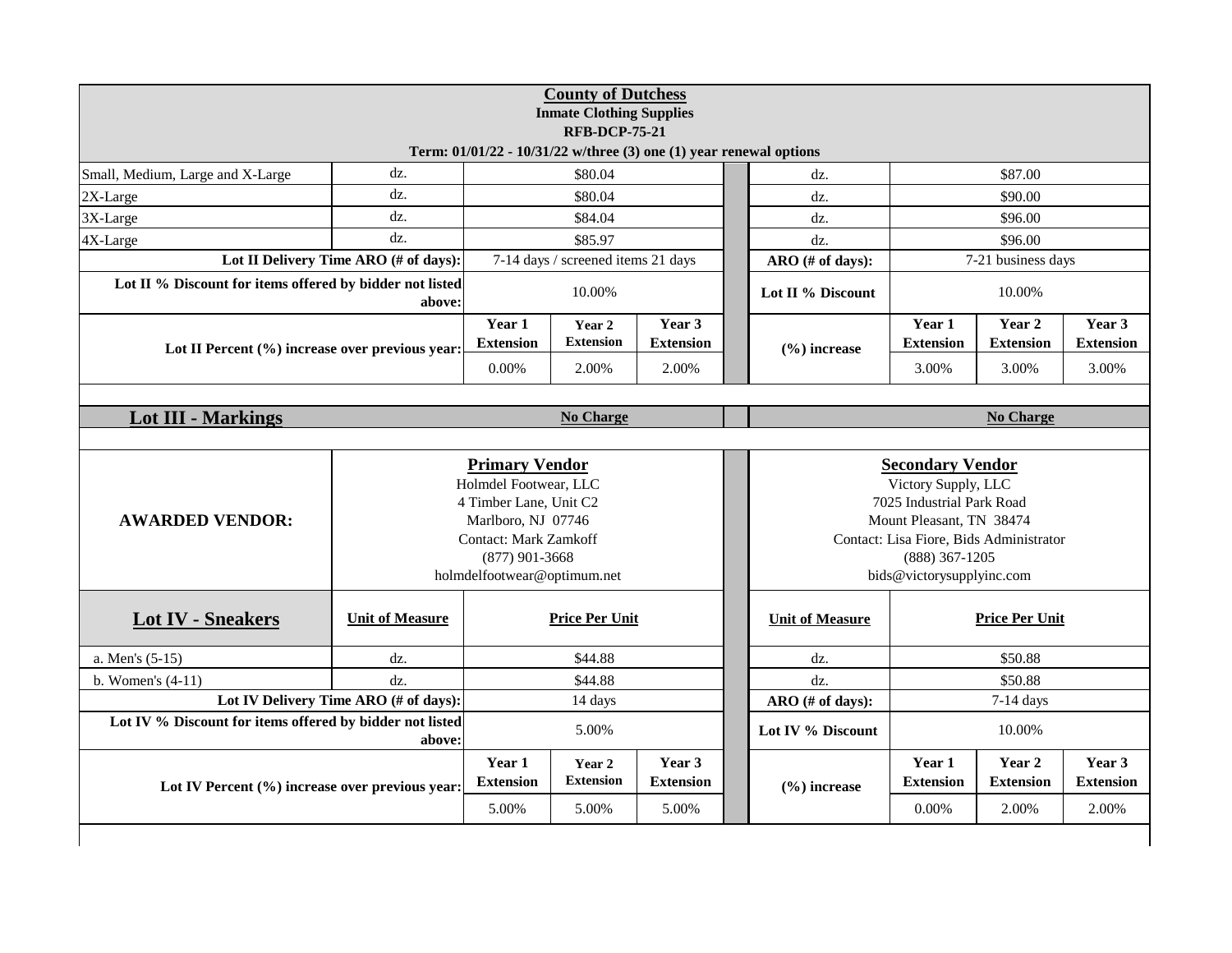|                                                         |                                      |                                                                                                                                                                                                   | <b>County of Dutchess</b><br><b>Inmate Clothing Supplies</b><br><b>RFB-DCP-75-21</b> |                                                                    |                  |                                                                                                                                                                |                                                                                                                                                           |                       |  |  |
|---------------------------------------------------------|--------------------------------------|---------------------------------------------------------------------------------------------------------------------------------------------------------------------------------------------------|--------------------------------------------------------------------------------------|--------------------------------------------------------------------|------------------|----------------------------------------------------------------------------------------------------------------------------------------------------------------|-----------------------------------------------------------------------------------------------------------------------------------------------------------|-----------------------|--|--|
|                                                         |                                      |                                                                                                                                                                                                   |                                                                                      | Term: 01/01/22 - 10/31/22 w/three (3) one (1) year renewal options |                  |                                                                                                                                                                |                                                                                                                                                           |                       |  |  |
| <b>AWARDED VENDOR:</b>                                  |                                      | <b>Primary Vendor</b><br>Victory Supply, LLC<br>7025 Industrial Park Road<br>Mount Pleasant, TN 38474<br>Contact: Lisa Fiore, Bids Administrator<br>$(888)$ 367-1205<br>bids@victorysupplyinc.com |                                                                                      |                                                                    |                  | <b>Secondary Vendor</b><br>Tabb Textiles Co., Inc.<br>P.O. Box 2707<br>Opelika, AL 36803<br>Contact: Sarah Cool<br>$(334) 745 - 6762$<br>tabb@textilegroup.net |                                                                                                                                                           |                       |  |  |
| <b>Lot V - Bedding and Linens</b>                       | <b>Unit of Measure</b>               |                                                                                                                                                                                                   | <b>Price Per Unit</b><br><b>Unit of Measure</b><br><b>Price Per Unit</b>             |                                                                    |                  |                                                                                                                                                                |                                                                                                                                                           |                       |  |  |
| a. Sheets (66" x 118")                                  | dz.                                  |                                                                                                                                                                                                   | \$49.00<br>\$33.97<br>dz.                                                            |                                                                    |                  |                                                                                                                                                                |                                                                                                                                                           |                       |  |  |
| b. Blankets (66" x 90")                                 | dz.                                  |                                                                                                                                                                                                   | \$87.24                                                                              |                                                                    |                  | dz.                                                                                                                                                            | \$78.00                                                                                                                                                   |                       |  |  |
| c. Towels (22"x 44"")                                   | dz.                                  | \$12.69<br>\$13.20<br>dz.                                                                                                                                                                         |                                                                                      |                                                                    |                  |                                                                                                                                                                |                                                                                                                                                           |                       |  |  |
| d. Wash Cloths $(12" x12")$                             | dz.                                  |                                                                                                                                                                                                   | \$2.22                                                                               |                                                                    |                  | dz.                                                                                                                                                            | \$2.80                                                                                                                                                    |                       |  |  |
|                                                         | Lot V Delivery Time ARO (# of days): | 30 days<br>7-14 days<br>ARO (# of days):                                                                                                                                                          |                                                                                      |                                                                    |                  |                                                                                                                                                                |                                                                                                                                                           |                       |  |  |
| Lot V % Discount for items offered by bidder not listed | 10.00%<br>above:                     |                                                                                                                                                                                                   |                                                                                      |                                                                    | Lot V % Discount | Please call for pricing and availability.                                                                                                                      |                                                                                                                                                           |                       |  |  |
| Lot V Percent (%) increase over previous year:          |                                      | Year 1<br><b>Extension</b><br>$0.00\%$                                                                                                                                                            | Year 2<br><b>Extension</b><br>2.00%                                                  | Year 3<br><b>Extension</b><br>2.00%                                |                  | $(\% )$ increase                                                                                                                                               | Year 1<br>Year 2<br>Year 3<br><b>Extension</b><br><b>Extension</b><br><b>Extension</b><br>5.00%<br>5.00%<br>5.00%                                         |                       |  |  |
|                                                         |                                      |                                                                                                                                                                                                   |                                                                                      |                                                                    |                  |                                                                                                                                                                |                                                                                                                                                           |                       |  |  |
| <b>AWARDED VENDOR:</b>                                  |                                      | <b>Primary Vendor</b><br>Bob Barker Company, Inc.<br>7925 Purfoy Road<br>Fuquay Varina, NC 27526<br>Contact: Rebecca Miller<br>$(800)$ 334-9880<br>rebeccamiller@bobbarker.com                    |                                                                                      |                                                                    |                  |                                                                                                                                                                | <b>Secondary Vendor</b><br>Charm-Tex<br>1618 Coney Island Avenue<br>Brooklyn, NY 11230<br>Contact: Stan Danzger<br>$(718)$ 252-8100<br>stan@charm-tex.com |                       |  |  |
| <b>Lot VI - Personal Health Care</b>                    | <b>Unit of Measure</b>               |                                                                                                                                                                                                   | <b>Price Per Unit</b>                                                                |                                                                    |                  | <b>Unit of Measure</b>                                                                                                                                         |                                                                                                                                                           | <b>Price Per Unit</b> |  |  |
| a. Toothpaste (1.5 oz.)                                 | dz.                                  |                                                                                                                                                                                                   | \$4.20                                                                               |                                                                    |                  | dz.                                                                                                                                                            |                                                                                                                                                           | \$3.33                |  |  |
| b. Toothbrushes, soft bristle                           | dz.                                  |                                                                                                                                                                                                   | \$0.48                                                                               |                                                                    |                  | dz.                                                                                                                                                            |                                                                                                                                                           | \$0.66                |  |  |
| c. Tampons                                              | ea.                                  |                                                                                                                                                                                                   | \$0.13                                                                               |                                                                    |                  | ea.                                                                                                                                                            |                                                                                                                                                           | \$0.14                |  |  |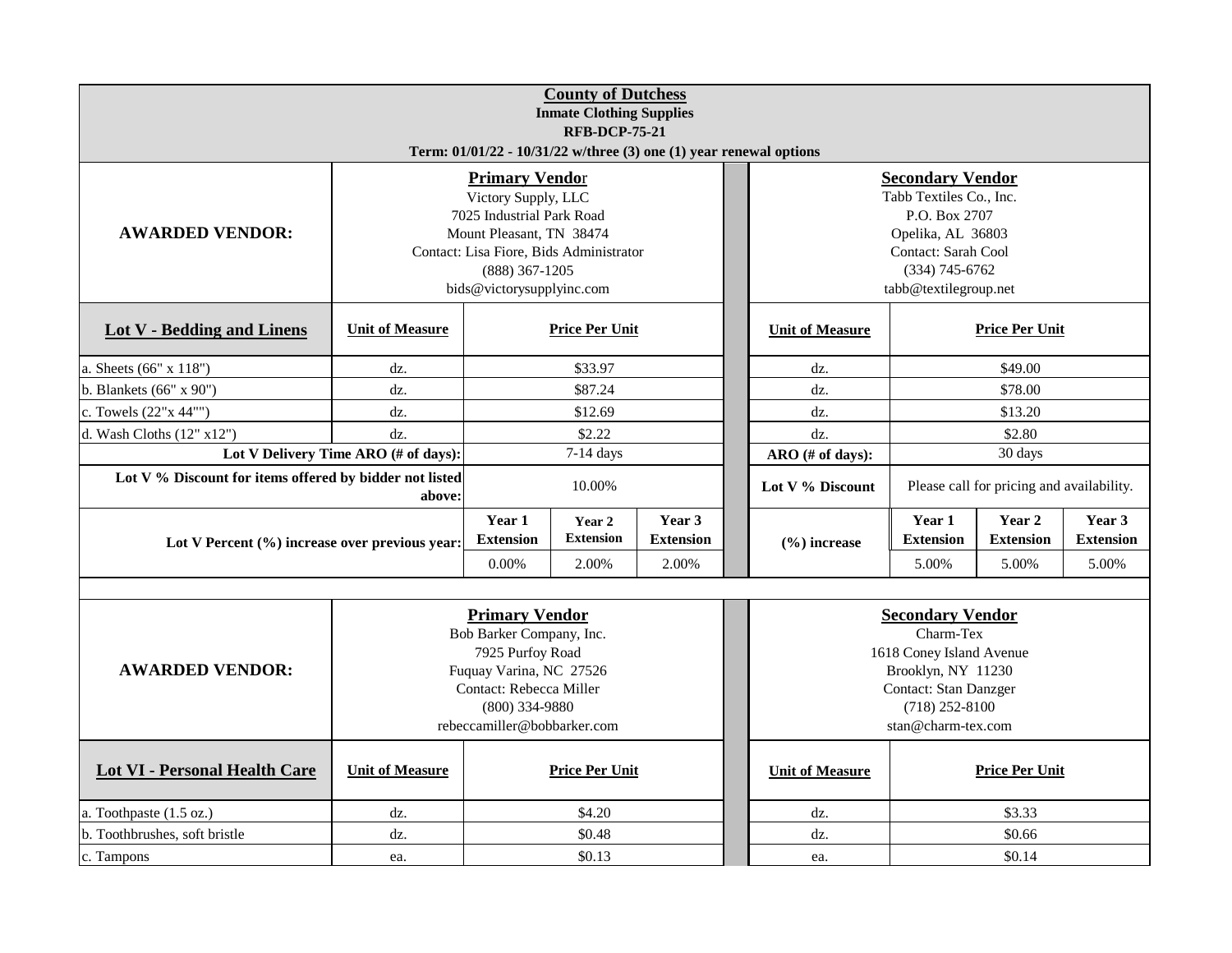| <b>County of Dutchess</b><br><b>Inmate Clothing Supplies</b><br><b>RFB-DCP-75-21</b> |                                                                                                                                     |                                                                          |                            |                            |  |                                                      |                            |                            |                            |  |  |
|--------------------------------------------------------------------------------------|-------------------------------------------------------------------------------------------------------------------------------------|--------------------------------------------------------------------------|----------------------------|----------------------------|--|------------------------------------------------------|----------------------------|----------------------------|----------------------------|--|--|
| Term: 01/01/22 - 10/31/22 w/three (3) one (1) year renewal options                   |                                                                                                                                     |                                                                          |                            |                            |  |                                                      |                            |                            |                            |  |  |
| d. Disposable razors                                                                 | dz.                                                                                                                                 |                                                                          | \$0.84                     |                            |  | dz.                                                  | \$0.95                     |                            |                            |  |  |
| e. Shaving cream packets (.25 oz.)                                                   | ea.                                                                                                                                 |                                                                          | \$0.07                     |                            |  | ea.                                                  | 0.076                      |                            |                            |  |  |
| f. Magic razor less beard remover (6 oz.)                                            | dz.                                                                                                                                 | \$42.28                                                                  |                            |                            |  | dz.                                                  | \$69.85                    |                            |                            |  |  |
|                                                                                      | Lot VI Delivery Time ARO (# of days):                                                                                               |                                                                          | 7-14 business days         |                            |  | ARO (# of days):                                     |                            | 30 days                    |                            |  |  |
| Lot VI % Discount for items offered by bidder not listed                             | above:                                                                                                                              |                                                                          | 10.00%                     |                            |  | Lot VI % Discount                                    |                            | 5.00%                      |                            |  |  |
| Lot VI Percent (%) increase over previous year:                                      |                                                                                                                                     | Year 1<br><b>Extension</b>                                               | Year 2<br><b>Extension</b> | Year 3<br><b>Extension</b> |  | $(\% )$ increase                                     | Year 1<br><b>Extension</b> | Year 2<br><b>Extension</b> | Year 3<br><b>Extension</b> |  |  |
|                                                                                      | 3.00%                                                                                                                               |                                                                          | 3.00%                      | 3.00%                      |  |                                                      | 10.00%                     | 10.00%                     | 10.00%                     |  |  |
| <b>AWARDED VENDOR:</b>                                                               | ICS Jail Supplies, Inc.<br>P.O. Box 21056<br>Waco, TX 76702<br>Contact: Jennifer Johnson<br>$(800)$ 524-5427<br>biddesk@icswaco.com |                                                                          |                            |                            |  | <b>Secondary Vendor</b><br><b>No Secondary Award</b> |                            |                            |                            |  |  |
| <b>Lot VII - Personal Health Care</b><br>Pack                                        | <b>Unit of Measure</b>                                                                                                              | <b>Price Per Unit</b><br><b>Price Per Unit</b><br><b>Unit of Measure</b> |                            |                            |  |                                                      |                            |                            |                            |  |  |
| a. Health Care Pack                                                                  | $dz$ .                                                                                                                              |                                                                          | \$27.72                    |                            |  | $dz$ .                                               | no bid                     |                            |                            |  |  |
|                                                                                      | Lot VII Delivery Time ARO (# of days):                                                                                              |                                                                          | $14-21$ days               |                            |  |                                                      |                            |                            |                            |  |  |
| Lot VII % Discount for items offered by bidder not listed                            |                                                                                                                                     | 2.00%                                                                    |                            |                            |  |                                                      |                            |                            |                            |  |  |
| Lot VII Percent (%) increase over previous year:                                     |                                                                                                                                     | Year 1<br><b>Extension</b>                                               | Year 2<br><b>Extension</b> | Year 3<br><b>Extension</b> |  |                                                      | Year 1<br><b>Extension</b> | Year 2<br><b>Extension</b> | Year 3<br><b>Extension</b> |  |  |
|                                                                                      |                                                                                                                                     | 5.00%                                                                    | 7.00%                      | 9.00%                      |  |                                                      |                            |                            |                            |  |  |
|                                                                                      |                                                                                                                                     |                                                                          |                            |                            |  |                                                      |                            |                            |                            |  |  |